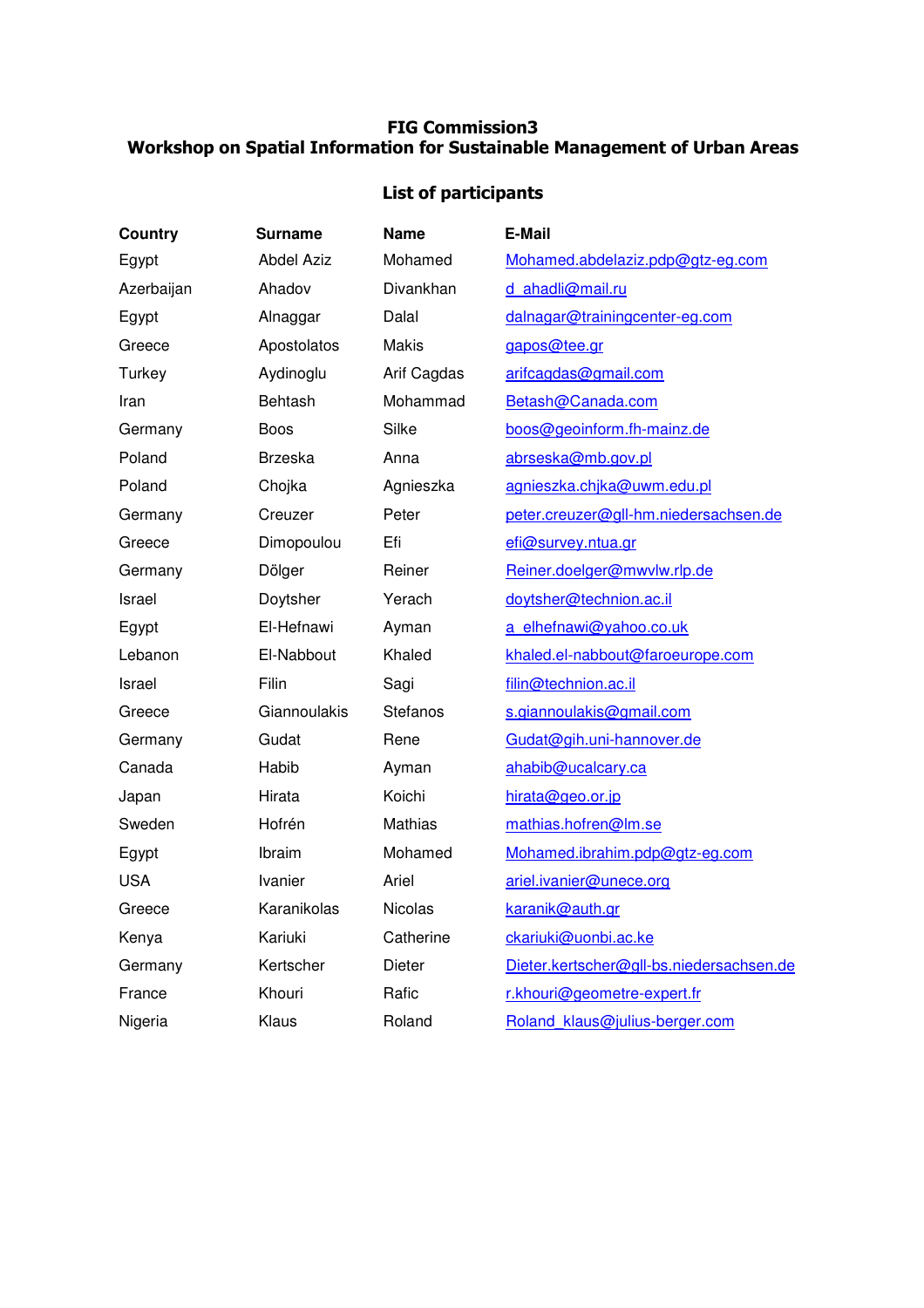| <b>Country</b> | <b>Surname</b>  | <b>Name</b>     | <b>E-Mail</b>                            |
|----------------|-----------------|-----------------|------------------------------------------|
| Germany        | Kleemann        | Susanne         | Susanne.kleemann@dvw.de                  |
| Poland         | Kocaj           | Jolanta         | jkocaj@mb.gov.pl                         |
| Austria        | Koenig          | Heinz           | heinz.koenig@akis.at                     |
| Germany        | Koppers         | Lothar          | koppers@afg.hs-anhalt                    |
| Poland         | Lachowski       | Marcin          | mlachowski@mb.gov.pl                     |
| Germany        | Lehmkühler      | Hardy           | hardy.lehmkuehler@hft-stuttgart.de       |
| Germany        | Lenk            | Martin          | martin.lenk@bkg.bund.de                  |
| Spain          | Lopez Romero    | Emilio          | elromero@vivienda.es                     |
| Germany        | Mayer           | Christian       | mayer@geographie.uni-bonn.de             |
| United Kingdom | McLaren         | Robin           | robin.mclaren@knowedge.com               |
| Germany        | Müller          | Hartmut         | mueller@geoinform.fh-mainz.de            |
| Montenegro     | Müller          | Yvonne          | Yvonne.Mueller@gtz.de                    |
| Netherlands    | Navarra         | Diego           | Navarra@itc.nl                           |
| <b>USA</b>     | Nystrom         | Steven L.       | nystrom@tampabay.rr.com                  |
| Greece         | Potsiou         | Chryssy         | chryssyp@survey.ntua.gr                  |
| France         | Prigent         | Xavier          | b.fournier@geometr-expert.fr             |
| Germany        | Riecken         | Jens            | jens.riecken@bezreg-koeln.nrw.de         |
| Germany        | Schuster        | Otmar           | info@vermessung-schuster.de              |
| Germany        | Sester          | Monika          | Monika.Sester@ikg.uni-hannover.de        |
| Germany        | Seuss           | Robert          | seuss@fb1.fh-frankfurt.de                |
| Germany        | <b>Strzalka</b> | Aneta           | aneta.strzalka@hft-stuttgart.de          |
| Cyprus         | Theodorou       | Marilena        | marilenathe@hotmail.com                  |
| Germany        | Trapp           | <b>Matthias</b> | Matthias.trapp@agroscience.rlp.de        |
| Greece         | <b>Tsionas</b>  | Ioannis         | Tsionas@gmail.com                        |
| Germany        | von St. Vith    | Stephan         | Stephan.vonStVith@Bernkastel-Wittlich.de |
| Germany        | Voss            | Winrich         | voss@gih.uni-hannover.de                 |
| Germany        | Wanzke          | Holger          | holger.wanzke@stadt.wuppertal.de         |
| Germany        | Würriehausen    | Falk            | wuerriehausen@geoinform.fh-mainz.de      |
| Afghanistan    | Zeb             | Amir            | akhgis@hotmail.com                       |
| Germany        | Zipf            | Alexander       | zipf@geographie.uni-bonn.de              |
| Poland         | Zwirowicz       | Agnieszka       | agnieszka.zwirowcz@uwm.edu.pl            |